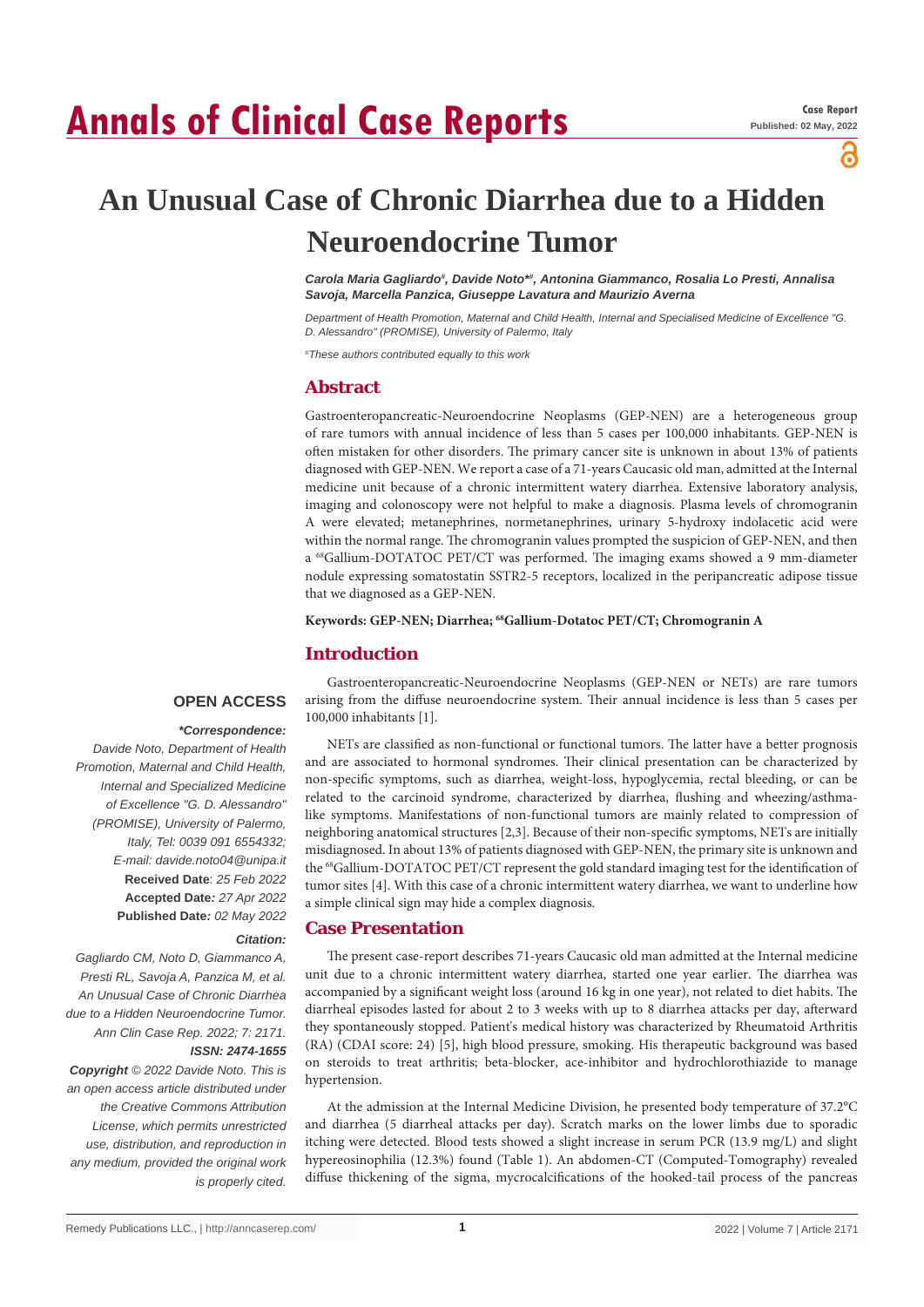**Table 1:** Laboratory findings at the hospital admission.

| Test                                                                     | Value | <b>Normal Value</b> |
|--------------------------------------------------------------------------|-------|---------------------|
| Red blood cell (10 <sup>6</sup> /µL)                                     | 4.17  | $4.2 - 5.5$         |
| $Hb$ (g/dL)                                                              | 11.8  | $12 - 18$           |
| Ht (%)                                                                   | 35.9  | 34.7                |
| MCV (FI)                                                                 | 86.1  | 80-99               |
| White blood cell (10 <sup>3</sup> /µL)                                   | 8.79  | $04 - 11$           |
| Neutrophil (%)                                                           | 42.8  | 40-74               |
| Lymphocyte (%)                                                           | 25.7  | 20-48               |
| Monocyte (%)                                                             | 17.9  | $03 - 11$           |
| Eosinophil (%)                                                           | 12.3  | $0 - 8$             |
| Basophil (%)                                                             | 1.3   | $0 - 1.5$           |
| Platelets (10 <sup>3</sup> /µL)                                          | 254   | 150-450             |
| Urea (mg/dL)                                                             | 71    | 10-71               |
| Creatinine (mg/dL)                                                       | 1.76  | $0.67 - 1.17$       |
| Sodium (mg/dL)                                                           | 139   | 132-146             |
| Potassium (mg/dL)                                                        | 4.53  | $3.7 - 5.4$         |
| Calcium (mg/dL)                                                          | 9.11  | 8.6-10.2            |
| Aspartate-Aminotransferase (U/L)                                         | 20    | $0 - 37$            |
| Alanine transaminase (U/L)                                               | 12    | $0 - 41$            |
| Lipase (U/L)                                                             | 37    | 13-60               |
| Amylase (U/L)                                                            | 89    | 28-10               |
| Bilirubin (mg/dL)                                                        | 0.81  | < 1.2               |
| Albumin (g/dL)                                                           | 3.4   | $3.5 - 5.2$         |
| Alkaline Phosphatase (U/L)                                               | 90    | 40-129              |
| GGT (U/L)                                                                | 39    | $0 - 61$            |
| Iron (µg/dL)                                                             | 49    | 59-150              |
| Ferritin (ng/mL)                                                         | 443   | 30-400              |
| C-reactive protein (mg/L)                                                | 13.42 | $<$ 5               |
| TSH (mIU/L)                                                              | 0.65  | $0.27 - 4.2$        |
| Activated partial thromboplastin time (sec)                              | 28    | 24-36               |
| Prothrombin time (PT)/ PT ratio (INR) (sec)                              | 1.22  | $0.8 - 1.2$         |
| Cromogranine A (mcg/L)                                                   | 913   | 100                 |
| Loberatory findings of the boopital admission and during boopitalization |       |                     |

pratory findings at the hospital admission and during hospit

(Figure 1). Infectious and malabsorption causes of diarrhea were excluded by microbiological examination, immunoassay for coeliac disease, elastase, chymotrypsin and chemical examination of feces. Because of RA, corticosteroids (methylprednisolone 4 mg daily) were administered and contributed partially to a reduction in the number of diarrheal discharges. While in treatment with steroids, a flushing was observed.

To investigate a possible Inflammatory Bowel Disease (IBD), colonoscopy with biopsy was performed: At the sigma level, eosinophilic infiltrate in the lamina propria was revealed, suggesting non-specific inactive colitis. An entero-CT didn't reveal an upper localization of IBD. Tumor markers (CA 19-9, CEA, CA 125, and NSE) were not significant for neoplastic disease. TSH, FT3-FT4 was within the normal range.

Ruled out the most common causes of chronic diarrhea, NETs were considered. We tested the blood levels of Chromogranin A (CgA), which was significantly increased (913 mcg/L, NV <101.9 mcg/L). A



**Figure 1:** CT abdomen without contrast medium. CT abdomen without contrast medium at the hospital admission depicting microcalcification of the hooked-tail process of the pancreas (red square). No tissue formations were detected.

chest-CT scan found a voluminous thyroid formation in the left lobe. Calcitonin, anti-Thyroperoxidase (TPO), anti- Thyrotropin Receptor (TSH-R), anti-Thyroglobulin (Tg) were normal. The thyroid echo showed an uneven consistency and nodular architecture. The needle aspiration of the nodular lesions showed thyrocytes aggregated in flaps and nodules, excluding overt abnormalities.

Therefore, the suspicion of NETs couldn't be confirmed. Urine was collected during 24 h after an amine-free diet to search for 5-Hydroxy Indolacetic Acid (5-HIIA), metanephrines, normetanephrines, catecholamines, homovanillic and vanillylmandelic acids, but the results were within the normal range.

Despite inconclusive urine tests and imaging, the diarrhea features strongly made us suspect a GEP-NEN. We decided to proceed further in the diagnostic ITER with <sup>68</sup>Gallium-DOTATOC PET/CT test. This exam reported a 9-mm nodule in the peripancreatic adipose tissue, with elevated receptor expression for SSTR2-5 (Figure 2). This finding allowed us to make diagnosis of "Atypical Carcinoid Syndrome" given by NET [6].

Once the diagnosis was defined, the patient started a treatment with the long-acting somatostatin analogue –Lanreotide - and he was admitted to evaluation for a surgical radical approach.

#### **Discussion**

NETs are a heterogeneous group of rare tumors, comprising less than 2% of all malignancies [7]. Neuroendocrine cells are distributed among multiple organs, so that the central nervous system, respiratory tract, Gastrointestinal (GI) tract, thyroid, and urogenital system may be involved. NET may be asymptomatic or may manifest themselves by secretion of either a peptide hormone or biogenic amine and, depending on that, they are classified in non-functional or functional NET, respectively [8,9]. So, because of their non-specific clinical presentation, a diagnostic delay often leads to discover an already metastasizing disease, no longer susceptible to surgery [10]. Commonly, first level investigations for NETs include imaging and biochemical tumor markers: Serum CgA and 5-HIAA [11]. According to the current guidelines [6], the presence of symptoms, high serum levels of CgA and urinary 5-HIAA define the "Typical Carcinoid Syndrome"; on the contrary, symptoms, high serum levels of CgA, despite negative urinary 5-HIAA, define the "Atypical Carcinoid Syndrome".

Most case-series of NETs describe, as initial symptoms, weight-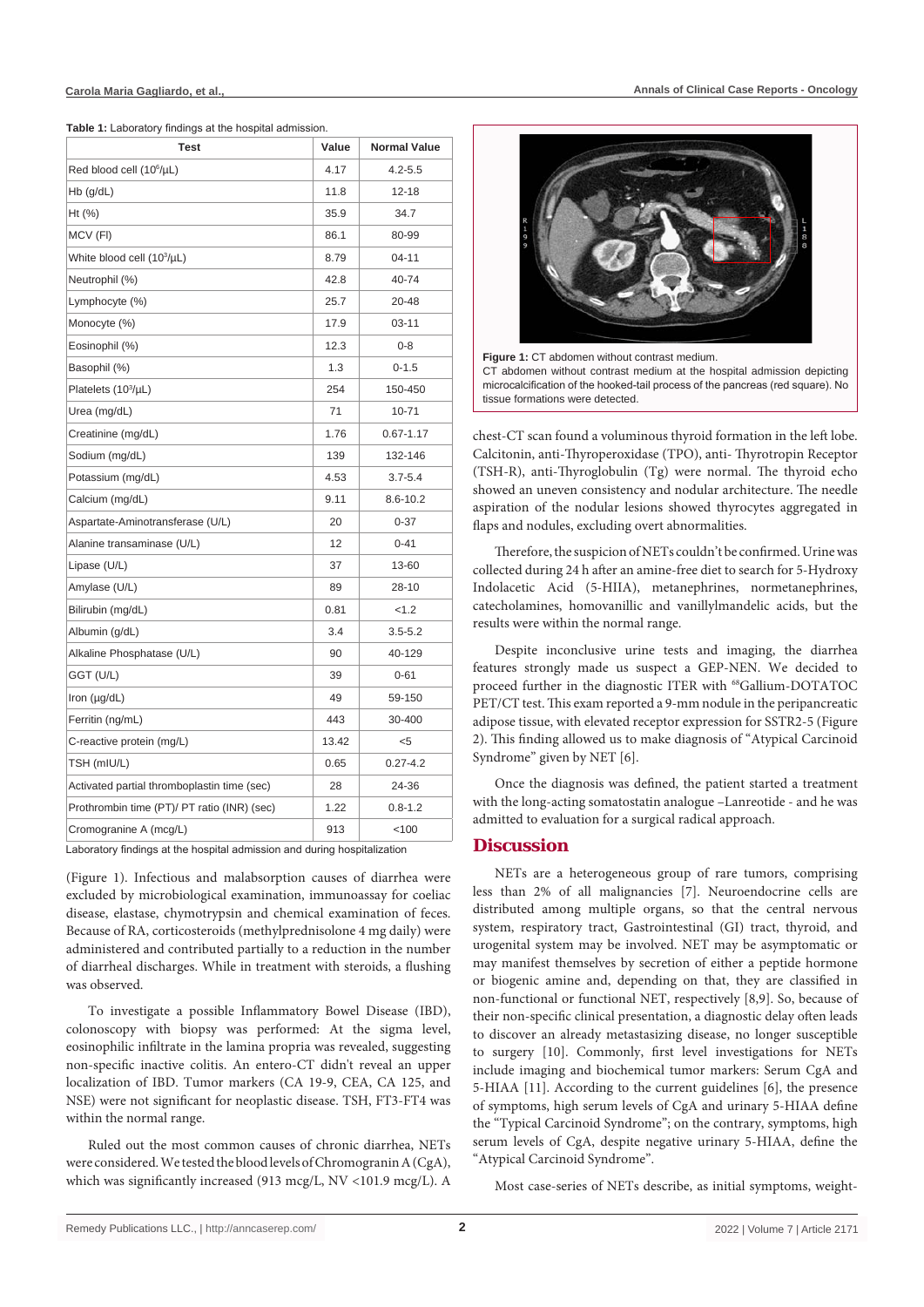

loss, GI-bleeding and vomit [12]. Albishi et al. [7] described appendicitis and intestinal obstruction as acute manifestation of GEP-NEN.

Our case-report mentions watery diarrhea alone as a predominant clinical manifestation of GEP-NEN. Approximately 20% of patients with NETs develop carcinoid syndrome, characterized by flushing and diarrhea. In different cases, diarrhea has a multifactorial origin. In the review of Khan et al. [13], analyzing 44 case series of GEP-NEN, diarrhea was due to both NETs both to pancreatic enzyme insufficiency and small intestinal bacterial overgrowth.

In front of a suspicion of diarrhea caused by GEP-NEN, biochemical and first level- instrumental investigations (colonoscopy, abdominal-CT or RMI) allow to reach the diagnosis [14]. When the primary site tumor remains unknown, the <sup>68</sup>Gallium-DOTATOC PET/CT represents the gold standard imaging test [4].

In our case-report the diagnosis was made by the <sup>68</sup>Gallium-DOTATOC PET/CT, only performed on the basis of the clinical suspicious, despite the absence of first level investigations compatible with the diagnosis of GEP-NEN. Up to date, to the best of our knowledge, no other similar case-reports have been reported.

Our patient was affected by RA. This was the first confusing element in the diagnostic flow-chart: Diarrhea was initially referred to an inflammatory discomfort; the episodes of facial-neck flushing were adscripted to the steroidal therapy that also induced the remission of itching. The slight eosinophilia relieved spontaneously in three days. Moreover, the various instrumental investigations did not reveal the presence of nodules and/or masses together with the negativity of tumor markers. The hospitalization and the refractoriness to the different treatments led us to strongly suspect a neuroendocrine origin of the patient's syndrome.

The first diagnostic element was the CgA assay, found to be significantly increased (913 mcg/L, NV <101.9 mcg/L). CgA assay is considered as weak marker of NETs: It may be elevated in multiple conditions, such inflammatory diseases and can be increased by proton pump inhibitors. CgA usually correlates with tumor burden and its value over 200 pg/L is often associated to a bad prognosis [15]. Therefore, caution should be applied in making diagnosis of NETs only by the interpretation of CgA high serum level [6]. On the contrary, urinary 5-HIAA is a highly specific marker, albeit with lower sensitivity compared to CgA. Recent studies demonstrate that urinary 5-HIAA becomes elevated only at late disease stages, when metastases have already occurred [16]. Since in our case it could have been an early stage of NET, the negativity of 5-HIAA didn't prevent us from continuing the investigation.

We focused only on the clinical elements exhibited by our patient, considering that probably the intermittent diarrhea was due to pushed releases of hormones and that the absence of specific NETs markers could be related to the temporary tumor inactivity [17]. We made a definite diagnosis by the <sup>68</sup>-Gallium DOTATOC PET/CT scan, which reported a tissue nodule with elevated SSTR2-5 receptor expression.

Therefore, according with current guidelines [6], we made diagnosis of atypical carcinoid syndrome caused by a GEP-NEN, characterized by watery diarrhea, flushing and negativity for specific NET markers.

In our case report, an early diagnosis allowed our patient to be treated for his syndrome, achieving an improvement in his quality of life, allowing him to recover definitively by a surgery treatment.

#### **Conclusion**

Making an early diagnosis of NET represents a challenge for the Internist. In front of a suspicion of diarrhea caused by NET,